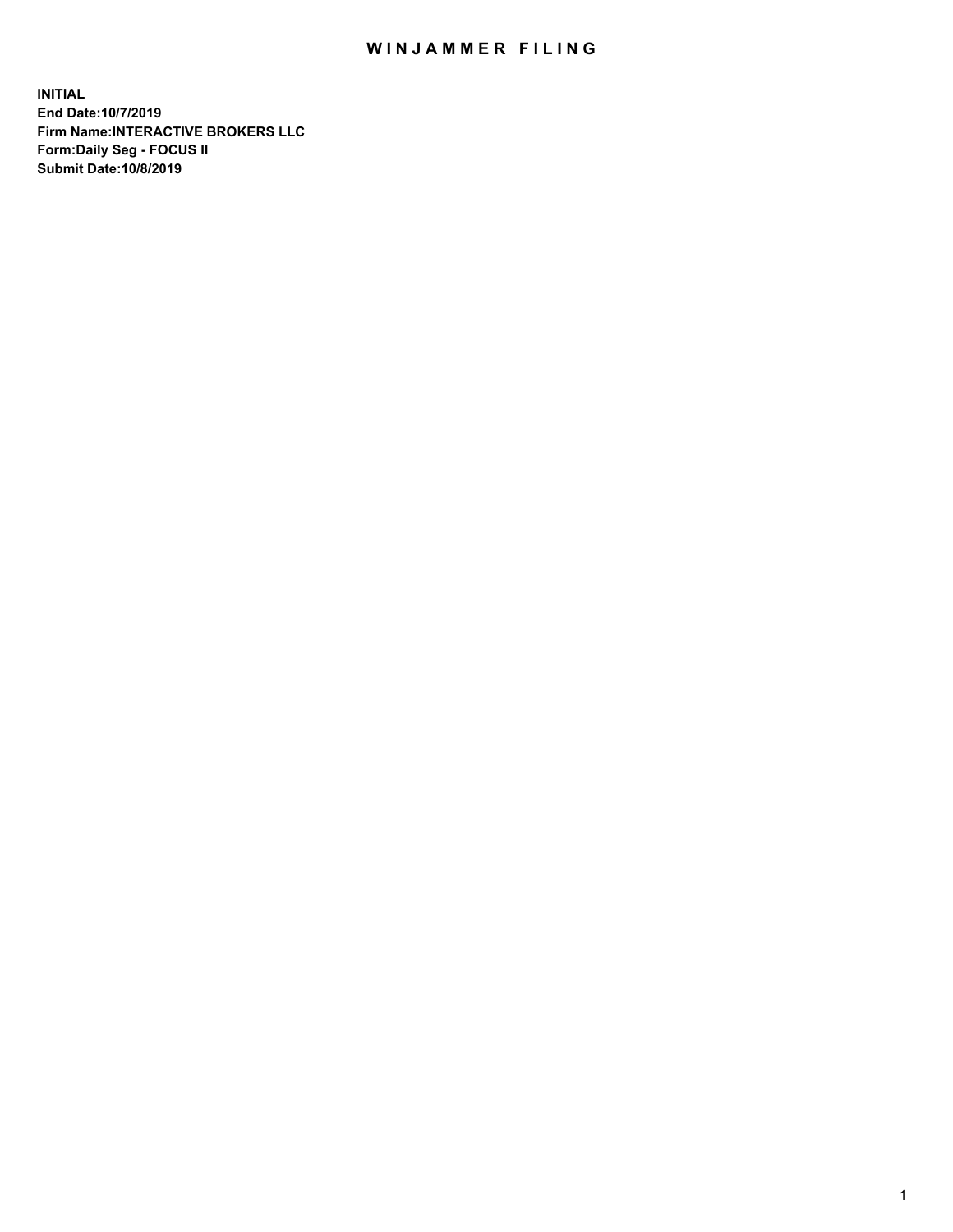**INITIAL End Date:10/7/2019 Firm Name:INTERACTIVE BROKERS LLC Form:Daily Seg - FOCUS II Submit Date:10/8/2019 Daily Segregation - Cover Page**

| Name of Company                                                                                                                                                                                                                                                                                                                | <b>INTERACTIVE BROKERS LLC</b>                                                                  |
|--------------------------------------------------------------------------------------------------------------------------------------------------------------------------------------------------------------------------------------------------------------------------------------------------------------------------------|-------------------------------------------------------------------------------------------------|
| <b>Contact Name</b>                                                                                                                                                                                                                                                                                                            | James Menicucci                                                                                 |
| <b>Contact Phone Number</b>                                                                                                                                                                                                                                                                                                    | 203-618-8085                                                                                    |
| <b>Contact Email Address</b>                                                                                                                                                                                                                                                                                                   | jmenicucci@interactivebrokers.c<br>om                                                           |
| FCM's Customer Segregated Funds Residual Interest Target (choose one):<br>a. Minimum dollar amount: ; or<br>b. Minimum percentage of customer segregated funds required:% ; or<br>c. Dollar amount range between: and; or<br>d. Percentage range of customer segregated funds required between:% and%.                         | $\overline{\mathbf{0}}$<br>$\overline{\mathbf{0}}$<br>155,000,000 245,000,000<br>0 <sub>0</sub> |
| FCM's Customer Secured Amount Funds Residual Interest Target (choose one):<br>a. Minimum dollar amount: ; or<br>b. Minimum percentage of customer secured funds required:% ; or<br>c. Dollar amount range between: and; or<br>d. Percentage range of customer secured funds required between:% and%.                           | $\overline{\mathbf{0}}$<br>0<br>80,000,000 120,000,000<br>0 <sub>0</sub>                        |
| FCM's Cleared Swaps Customer Collateral Residual Interest Target (choose one):<br>a. Minimum dollar amount: ; or<br>b. Minimum percentage of cleared swaps customer collateral required:% ; or<br>c. Dollar amount range between: and; or<br>d. Percentage range of cleared swaps customer collateral required between:% and%. | $\overline{\mathbf{0}}$<br><u>0</u><br>$\underline{0}$ $\underline{0}$<br>00                    |

Attach supporting documents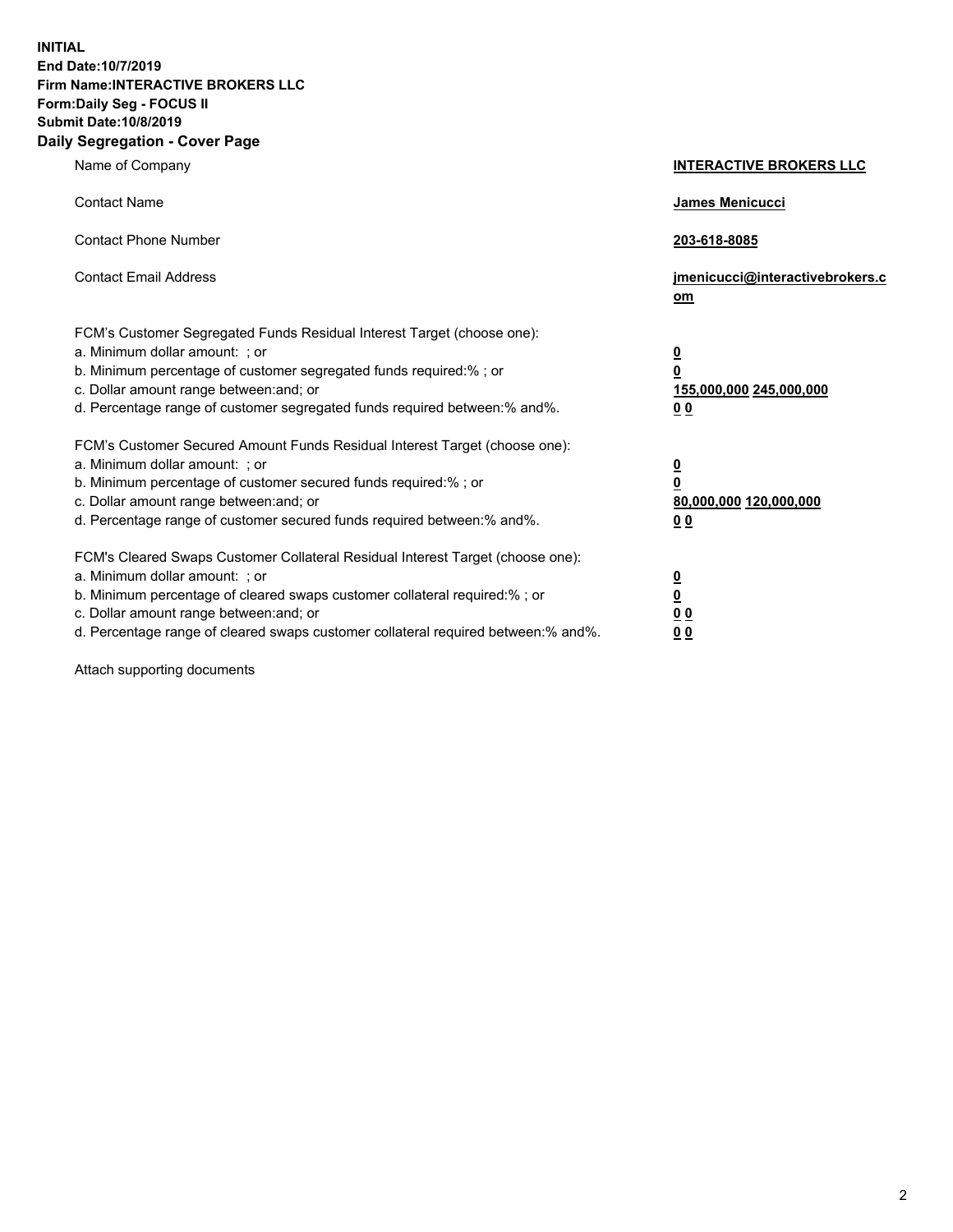## **INITIAL End Date:10/7/2019 Firm Name:INTERACTIVE BROKERS LLC Form:Daily Seg - FOCUS II Submit Date:10/8/2019 Daily Segregation - Secured Amounts**

| Daily Ocglegation - Occured Anioants                                                        |                                                                                                                                                                                                                                                                                                                                                                                                                                                                                                                                                                                                                                                                                                                                                                                                                                                                                                                                                                                                                                                                                                                                                                                                                                                                                                                                                                                                                                                                                |
|---------------------------------------------------------------------------------------------|--------------------------------------------------------------------------------------------------------------------------------------------------------------------------------------------------------------------------------------------------------------------------------------------------------------------------------------------------------------------------------------------------------------------------------------------------------------------------------------------------------------------------------------------------------------------------------------------------------------------------------------------------------------------------------------------------------------------------------------------------------------------------------------------------------------------------------------------------------------------------------------------------------------------------------------------------------------------------------------------------------------------------------------------------------------------------------------------------------------------------------------------------------------------------------------------------------------------------------------------------------------------------------------------------------------------------------------------------------------------------------------------------------------------------------------------------------------------------------|
| Foreign Futures and Foreign Options Secured Amounts                                         |                                                                                                                                                                                                                                                                                                                                                                                                                                                                                                                                                                                                                                                                                                                                                                                                                                                                                                                                                                                                                                                                                                                                                                                                                                                                                                                                                                                                                                                                                |
| Amount required to be set aside pursuant to law, rule or regulation of a foreign            | $0$ [7305]                                                                                                                                                                                                                                                                                                                                                                                                                                                                                                                                                                                                                                                                                                                                                                                                                                                                                                                                                                                                                                                                                                                                                                                                                                                                                                                                                                                                                                                                     |
| government or a rule of a self-regulatory organization authorized thereunder                |                                                                                                                                                                                                                                                                                                                                                                                                                                                                                                                                                                                                                                                                                                                                                                                                                                                                                                                                                                                                                                                                                                                                                                                                                                                                                                                                                                                                                                                                                |
| Net ledger balance - Foreign Futures and Foreign Option Trading - All Customers             |                                                                                                                                                                                                                                                                                                                                                                                                                                                                                                                                                                                                                                                                                                                                                                                                                                                                                                                                                                                                                                                                                                                                                                                                                                                                                                                                                                                                                                                                                |
| A. Cash                                                                                     | 498, 974, 572 [7315]                                                                                                                                                                                                                                                                                                                                                                                                                                                                                                                                                                                                                                                                                                                                                                                                                                                                                                                                                                                                                                                                                                                                                                                                                                                                                                                                                                                                                                                           |
| B. Securities (at market)                                                                   | $0$ [7317]                                                                                                                                                                                                                                                                                                                                                                                                                                                                                                                                                                                                                                                                                                                                                                                                                                                                                                                                                                                                                                                                                                                                                                                                                                                                                                                                                                                                                                                                     |
| Net unrealized profit (loss) in open futures contracts traded on a foreign board of trade   | 7,550,478 [7325]                                                                                                                                                                                                                                                                                                                                                                                                                                                                                                                                                                                                                                                                                                                                                                                                                                                                                                                                                                                                                                                                                                                                                                                                                                                                                                                                                                                                                                                               |
| Exchange traded options                                                                     |                                                                                                                                                                                                                                                                                                                                                                                                                                                                                                                                                                                                                                                                                                                                                                                                                                                                                                                                                                                                                                                                                                                                                                                                                                                                                                                                                                                                                                                                                |
| a. Market value of open option contracts purchased on a foreign board of trade              | 38,226 [7335]                                                                                                                                                                                                                                                                                                                                                                                                                                                                                                                                                                                                                                                                                                                                                                                                                                                                                                                                                                                                                                                                                                                                                                                                                                                                                                                                                                                                                                                                  |
|                                                                                             | -40,490 <sup>[7337]</sup>                                                                                                                                                                                                                                                                                                                                                                                                                                                                                                                                                                                                                                                                                                                                                                                                                                                                                                                                                                                                                                                                                                                                                                                                                                                                                                                                                                                                                                                      |
|                                                                                             | 506,522,786 [7345]                                                                                                                                                                                                                                                                                                                                                                                                                                                                                                                                                                                                                                                                                                                                                                                                                                                                                                                                                                                                                                                                                                                                                                                                                                                                                                                                                                                                                                                             |
|                                                                                             | 3,536 [7351]                                                                                                                                                                                                                                                                                                                                                                                                                                                                                                                                                                                                                                                                                                                                                                                                                                                                                                                                                                                                                                                                                                                                                                                                                                                                                                                                                                                                                                                                   |
| Less: amount offset by customer owned securities                                            | 0 [7352] 3,536 [7354]                                                                                                                                                                                                                                                                                                                                                                                                                                                                                                                                                                                                                                                                                                                                                                                                                                                                                                                                                                                                                                                                                                                                                                                                                                                                                                                                                                                                                                                          |
| Amount required to be set aside as the secured amount - Net Liquidating Equity              | 506,526,322 [7355]                                                                                                                                                                                                                                                                                                                                                                                                                                                                                                                                                                                                                                                                                                                                                                                                                                                                                                                                                                                                                                                                                                                                                                                                                                                                                                                                                                                                                                                             |
|                                                                                             |                                                                                                                                                                                                                                                                                                                                                                                                                                                                                                                                                                                                                                                                                                                                                                                                                                                                                                                                                                                                                                                                                                                                                                                                                                                                                                                                                                                                                                                                                |
| Greater of amount required to be set aside pursuant to foreign jurisdiction (above) or line | 506,526,322 [7360]                                                                                                                                                                                                                                                                                                                                                                                                                                                                                                                                                                                                                                                                                                                                                                                                                                                                                                                                                                                                                                                                                                                                                                                                                                                                                                                                                                                                                                                             |
| 6.                                                                                          |                                                                                                                                                                                                                                                                                                                                                                                                                                                                                                                                                                                                                                                                                                                                                                                                                                                                                                                                                                                                                                                                                                                                                                                                                                                                                                                                                                                                                                                                                |
| FUNDS DEPOSITED IN SEPARATE REGULATION 30.7 ACCOUNTS                                        |                                                                                                                                                                                                                                                                                                                                                                                                                                                                                                                                                                                                                                                                                                                                                                                                                                                                                                                                                                                                                                                                                                                                                                                                                                                                                                                                                                                                                                                                                |
| Cash in banks                                                                               |                                                                                                                                                                                                                                                                                                                                                                                                                                                                                                                                                                                                                                                                                                                                                                                                                                                                                                                                                                                                                                                                                                                                                                                                                                                                                                                                                                                                                                                                                |
| A. Banks located in the United States                                                       | 59,547,950 [7500]                                                                                                                                                                                                                                                                                                                                                                                                                                                                                                                                                                                                                                                                                                                                                                                                                                                                                                                                                                                                                                                                                                                                                                                                                                                                                                                                                                                                                                                              |
| B. Other banks qualified under Regulation 30.7                                              | 0 [7520] 59,547,950 [7530]                                                                                                                                                                                                                                                                                                                                                                                                                                                                                                                                                                                                                                                                                                                                                                                                                                                                                                                                                                                                                                                                                                                                                                                                                                                                                                                                                                                                                                                     |
| Securities                                                                                  |                                                                                                                                                                                                                                                                                                                                                                                                                                                                                                                                                                                                                                                                                                                                                                                                                                                                                                                                                                                                                                                                                                                                                                                                                                                                                                                                                                                                                                                                                |
| A. In safekeeping with banks located in the United States                                   | 492,095,375 [7540]                                                                                                                                                                                                                                                                                                                                                                                                                                                                                                                                                                                                                                                                                                                                                                                                                                                                                                                                                                                                                                                                                                                                                                                                                                                                                                                                                                                                                                                             |
|                                                                                             | 0 [7560] 492,095,375 [7570]                                                                                                                                                                                                                                                                                                                                                                                                                                                                                                                                                                                                                                                                                                                                                                                                                                                                                                                                                                                                                                                                                                                                                                                                                                                                                                                                                                                                                                                    |
|                                                                                             |                                                                                                                                                                                                                                                                                                                                                                                                                                                                                                                                                                                                                                                                                                                                                                                                                                                                                                                                                                                                                                                                                                                                                                                                                                                                                                                                                                                                                                                                                |
|                                                                                             | $0$ [7580]                                                                                                                                                                                                                                                                                                                                                                                                                                                                                                                                                                                                                                                                                                                                                                                                                                                                                                                                                                                                                                                                                                                                                                                                                                                                                                                                                                                                                                                                     |
|                                                                                             | $0$ [7590]                                                                                                                                                                                                                                                                                                                                                                                                                                                                                                                                                                                                                                                                                                                                                                                                                                                                                                                                                                                                                                                                                                                                                                                                                                                                                                                                                                                                                                                                     |
|                                                                                             | $0$ [7600]                                                                                                                                                                                                                                                                                                                                                                                                                                                                                                                                                                                                                                                                                                                                                                                                                                                                                                                                                                                                                                                                                                                                                                                                                                                                                                                                                                                                                                                                     |
|                                                                                             | $0$ [7610]                                                                                                                                                                                                                                                                                                                                                                                                                                                                                                                                                                                                                                                                                                                                                                                                                                                                                                                                                                                                                                                                                                                                                                                                                                                                                                                                                                                                                                                                     |
|                                                                                             | 0 [7615] 0 [7620]                                                                                                                                                                                                                                                                                                                                                                                                                                                                                                                                                                                                                                                                                                                                                                                                                                                                                                                                                                                                                                                                                                                                                                                                                                                                                                                                                                                                                                                              |
|                                                                                             |                                                                                                                                                                                                                                                                                                                                                                                                                                                                                                                                                                                                                                                                                                                                                                                                                                                                                                                                                                                                                                                                                                                                                                                                                                                                                                                                                                                                                                                                                |
|                                                                                             | $0$ [7640]                                                                                                                                                                                                                                                                                                                                                                                                                                                                                                                                                                                                                                                                                                                                                                                                                                                                                                                                                                                                                                                                                                                                                                                                                                                                                                                                                                                                                                                                     |
|                                                                                             | $0$ [7650]                                                                                                                                                                                                                                                                                                                                                                                                                                                                                                                                                                                                                                                                                                                                                                                                                                                                                                                                                                                                                                                                                                                                                                                                                                                                                                                                                                                                                                                                     |
|                                                                                             | $0$ [7660]                                                                                                                                                                                                                                                                                                                                                                                                                                                                                                                                                                                                                                                                                                                                                                                                                                                                                                                                                                                                                                                                                                                                                                                                                                                                                                                                                                                                                                                                     |
|                                                                                             | $0$ [7670]                                                                                                                                                                                                                                                                                                                                                                                                                                                                                                                                                                                                                                                                                                                                                                                                                                                                                                                                                                                                                                                                                                                                                                                                                                                                                                                                                                                                                                                                     |
|                                                                                             | 0 [7675] 0 [7680]                                                                                                                                                                                                                                                                                                                                                                                                                                                                                                                                                                                                                                                                                                                                                                                                                                                                                                                                                                                                                                                                                                                                                                                                                                                                                                                                                                                                                                                              |
|                                                                                             |                                                                                                                                                                                                                                                                                                                                                                                                                                                                                                                                                                                                                                                                                                                                                                                                                                                                                                                                                                                                                                                                                                                                                                                                                                                                                                                                                                                                                                                                                |
|                                                                                             | 68,183,846 [7700]                                                                                                                                                                                                                                                                                                                                                                                                                                                                                                                                                                                                                                                                                                                                                                                                                                                                                                                                                                                                                                                                                                                                                                                                                                                                                                                                                                                                                                                              |
|                                                                                             | $0$ [7710]                                                                                                                                                                                                                                                                                                                                                                                                                                                                                                                                                                                                                                                                                                                                                                                                                                                                                                                                                                                                                                                                                                                                                                                                                                                                                                                                                                                                                                                                     |
|                                                                                             | 9,208,901 [7720]                                                                                                                                                                                                                                                                                                                                                                                                                                                                                                                                                                                                                                                                                                                                                                                                                                                                                                                                                                                                                                                                                                                                                                                                                                                                                                                                                                                                                                                               |
|                                                                                             | 38,226 [7730]                                                                                                                                                                                                                                                                                                                                                                                                                                                                                                                                                                                                                                                                                                                                                                                                                                                                                                                                                                                                                                                                                                                                                                                                                                                                                                                                                                                                                                                                  |
|                                                                                             | -40,490 [7735] 77,390,483 [7740]                                                                                                                                                                                                                                                                                                                                                                                                                                                                                                                                                                                                                                                                                                                                                                                                                                                                                                                                                                                                                                                                                                                                                                                                                                                                                                                                                                                                                                               |
|                                                                                             | 0 [7760]                                                                                                                                                                                                                                                                                                                                                                                                                                                                                                                                                                                                                                                                                                                                                                                                                                                                                                                                                                                                                                                                                                                                                                                                                                                                                                                                                                                                                                                                       |
|                                                                                             | $0$ [7765]                                                                                                                                                                                                                                                                                                                                                                                                                                                                                                                                                                                                                                                                                                                                                                                                                                                                                                                                                                                                                                                                                                                                                                                                                                                                                                                                                                                                                                                                     |
|                                                                                             | 629,033,808 [7770]                                                                                                                                                                                                                                                                                                                                                                                                                                                                                                                                                                                                                                                                                                                                                                                                                                                                                                                                                                                                                                                                                                                                                                                                                                                                                                                                                                                                                                                             |
|                                                                                             | 122,507,486 [7380]                                                                                                                                                                                                                                                                                                                                                                                                                                                                                                                                                                                                                                                                                                                                                                                                                                                                                                                                                                                                                                                                                                                                                                                                                                                                                                                                                                                                                                                             |
|                                                                                             |                                                                                                                                                                                                                                                                                                                                                                                                                                                                                                                                                                                                                                                                                                                                                                                                                                                                                                                                                                                                                                                                                                                                                                                                                                                                                                                                                                                                                                                                                |
|                                                                                             | 80,000,000 [7780]                                                                                                                                                                                                                                                                                                                                                                                                                                                                                                                                                                                                                                                                                                                                                                                                                                                                                                                                                                                                                                                                                                                                                                                                                                                                                                                                                                                                                                                              |
|                                                                                             | 42,507,486 [7785]                                                                                                                                                                                                                                                                                                                                                                                                                                                                                                                                                                                                                                                                                                                                                                                                                                                                                                                                                                                                                                                                                                                                                                                                                                                                                                                                                                                                                                                              |
|                                                                                             | b. Market value of open contracts granted (sold) on a foreign board of trade<br>Net equity (deficit) (add lines 1.2. and 3.)<br>Account liquidating to a deficit and account with a debit balances - gross amount<br>Method (add lines 4 and 5)<br>B. In safekeeping with other banks qualified under Regulation 30.7<br>Equities with registered futures commission merchants<br>A. Cash<br><b>B.</b> Securities<br>C. Unrealized gain (loss) on open futures contracts<br>D. Value of long option contracts<br>E. Value of short option contracts<br>Amounts held by clearing organizations of foreign boards of trade<br>A. Cash<br><b>B.</b> Securities<br>C. Amount due to (from) clearing organization - daily variation<br>D. Value of long option contracts<br>E. Value of short option contracts<br>Amounts held by members of foreign boards of trade<br>A. Cash<br><b>B.</b> Securities<br>C. Unrealized gain (loss) on open futures contracts<br>D. Value of long option contracts<br>E. Value of short option contracts<br>Amounts with other depositories designated by a foreign board of trade<br>Segregated funds on hand<br>Total funds in separate section 30.7 accounts<br>Excess (deficiency) Set Aside for Secured Amount (subtract line 7 Secured Statement<br>Page 1 from Line 8)<br>Management Target Amount for Excess funds in separate section 30.7 accounts<br>Excess (deficiency) funds in separate 30.7 accounts over (under) Management Target |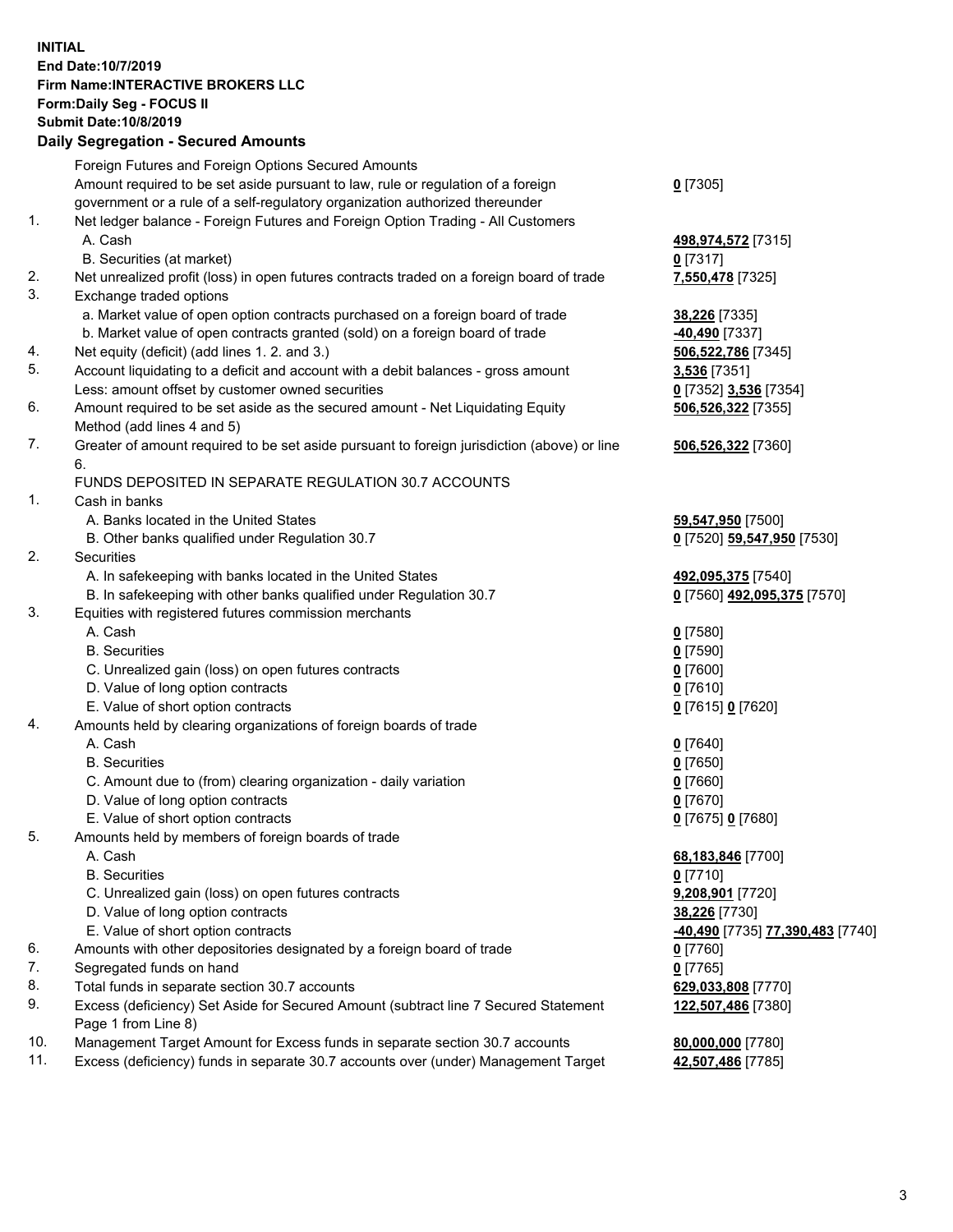**INITIAL End Date:10/7/2019 Firm Name:INTERACTIVE BROKERS LLC Form:Daily Seg - FOCUS II Submit Date:10/8/2019 Daily Segregation - Segregation Statement** SEGREGATION REQUIREMENTS(Section 4d(2) of the CEAct) 1. Net ledger balance A. Cash **4,149,101,154** [7010] B. Securities (at market) **0** [7020] 2. Net unrealized profit (loss) in open futures contracts traded on a contract market **-47,423,303** [7030] 3. Exchange traded options A. Add market value of open option contracts purchased on a contract market **210,630,333** [7032] B. Deduct market value of open option contracts granted (sold) on a contract market **-212,913,616** [7033] 4. Net equity (deficit) (add lines 1, 2 and 3) **4,099,394,568** [7040] 5. Accounts liquidating to a deficit and accounts with debit balances - gross amount **1,107,972** [7045] Less: amount offset by customer securities **0** [7047] **1,107,972** [7050] 6. Amount required to be segregated (add lines 4 and 5) **4,100,502,540** [7060] FUNDS IN SEGREGATED ACCOUNTS 7. Deposited in segregated funds bank accounts A. Cash **1,001,263,357** [7070] B. Securities representing investments of customers' funds (at market) **1,936,449,840** [7080] C. Securities held for particular customers or option customers in lieu of cash (at market) **0** [7090] 8. Margins on deposit with derivatives clearing organizations of contract markets A. Cash **2,726,770** [7100] B. Securities representing investments of customers' funds (at market) **1,359,922,468** [7110] C. Securities held for particular customers or option customers in lieu of cash (at market) **0** [7120] 9. Net settlement from (to) derivatives clearing organizations of contract markets **-1,669,043** [7130] 10. Exchange traded options A. Value of open long option contracts **210,638,845** [7132] B. Value of open short option contracts **-212,971,734** [7133] 11. Net equities with other FCMs A. Net liquidating equity **0** [7140] B. Securities representing investments of customers' funds (at market) **0** [7160] C. Securities held for particular customers or option customers in lieu of cash (at market) **0** [7170] 12. Segregated funds on hand **0** [7150] 13. Total amount in segregation (add lines 7 through 12) **4,296,360,503** [7180] 14. Excess (deficiency) funds in segregation (subtract line 6 from line 13) **195,857,963** [7190] 15. Management Target Amount for Excess funds in segregation **155,000,000** [7194] **40,857,963** [7198]

16. Excess (deficiency) funds in segregation over (under) Management Target Amount Excess